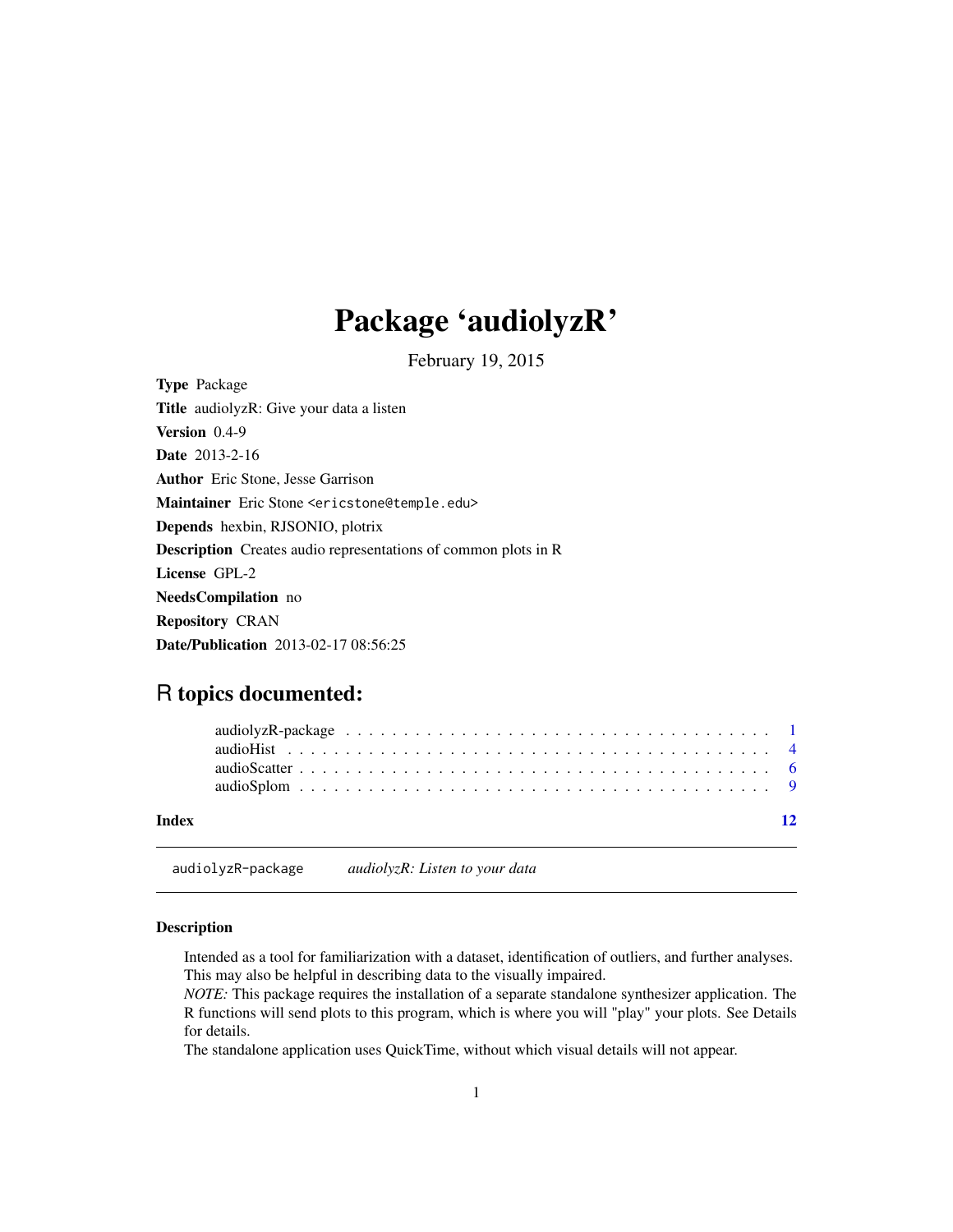## **Details**

| Package: | audiolyzR       |
|----------|-----------------|
| Type:    | Package         |
| Version: | $0.4 - 9$       |
| Date:    | $2013 - 2 - 16$ |
| License: | $GPI - 2$       |

audiolyzR translates scatterplots, scatterplot matrices, histograms, and (soon) other plots into corresponding audio graphics. You will see that the plots are played either by looping from left to right, or by directing an interactive cursor.

You will have live control over global volume and tempo, along with quality (major vs minor vs augmented, etc.), range of pitches (in case you have trouble hearing particularly high or low notes), and gap between loops.

Things to note and pay attention to while you listen:

1) The X or horizontal axis corresponds to time (not pitch).

2) Pitch corresponds to the Y or vertical axis.

3) Reverb is inversely proportional to correlation (more reverb for less correlation).

4) Synthesizer dryness is mildly related to number of points in a column.

5) Relative note volume is inversely proportional to the number of notes in a neighborhood of each (higher volume for fewer neighbors)

Instructions for the external **audiolyzR** application:

In order to run **audiolyzR**, you need to install the appropriate standalone application. The first time you run any **audiolyzR** command, it will automatically install the appropriate version for your system. If you prefer to download the files yourself:

*Mac*:

[http://s3.amazonaws.com/audiolyzR/installers/the\\_audiolyzR\\_mac\\_v5.zip](http://s3.amazonaws.com/audiolyzR/installers/the_audiolyzR_mac_v5.zip)

## *Windows*:

[http://s3.amazonaws.com/audiolyzR/installers/the\\_audiolyzR\\_win\\_v5.zip](http://s3.amazonaws.com/audiolyzR/installers/the_audiolyzR_win_v5.zip)

Also, make sure you are running a functioning version of Apple QuickTime, or you won't see the visual representation of the data in the synthesizer.

#### Author(s)

Eric Stone, Jesse Garrison, Contributions from Nate Wheeler Maintainer: <ericstone@temple.edu>

#### References

Baier T, Neuwirth E, Meo MD (2011). "Creating and Deploying an Application with RExcel and R." R Journal, 3/2.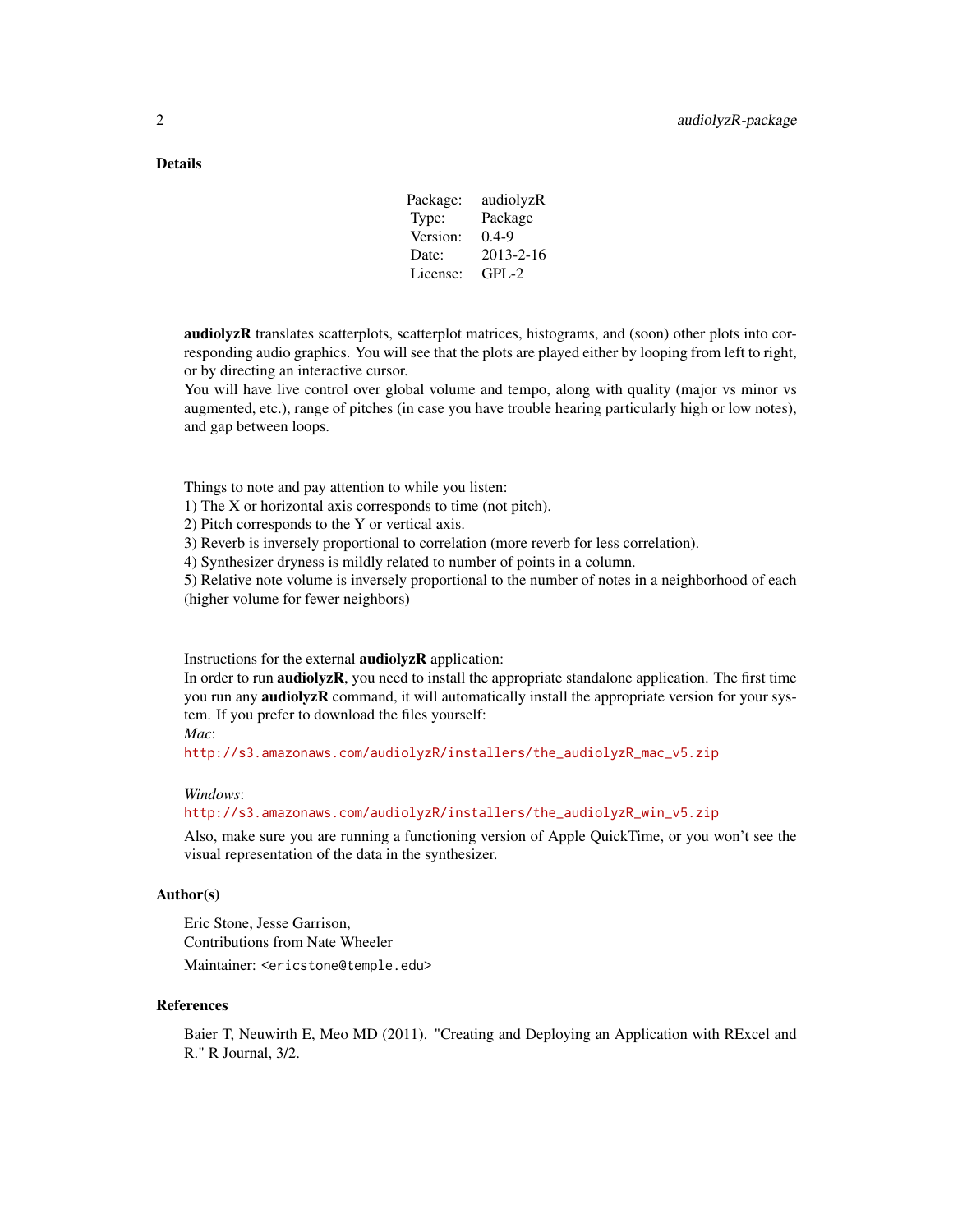Brown E (2012). playitbyr: Representing and exploring data through sound. R Package: Version 0.2-1, <http://playitbyr.org/>.

Carr D, Maechler M, Lewin-Koh N (2012). hexbin: Hexagonal Binning Routines. R Package: Version 1.26-0, <http://cran.r-project.org/web/packages/hexbin/index.html>.

CDC (2012). "National Health and Nutrition Examination Survey." [www.cdc.gov/nchs/nhanes.](www.cdc.gov/nchs/nhanes.htm) [htm](www.cdc.gov/nchs/nhanes.htm).

Chambers JM (1983). Graphical methods for data analysis. Wadsworth & Brooks/Cole, Pacific Grove, CA.

Chambers JM, Mathews MV, Moore FR (1974). "Auditory Data Inspection." Technical Memorandum, 74-1214-20.

Cycling74 (2012). Max/MSP. [http://cycling74.com/docs/max6/dynamic/c74\\_docs](http://cycling74.com/docs/max6/dynamic/c74_docs).

Flowers J (2005). "THIRTEEN YEARS OF REFLECTION ON AUDITORY GRAPHING : PROMISES , PITFALLS , AND POTENTIAL NEW DIRECTIONS." Faculty Publications, Univ of Nebraska, pp. 406 to 409. [http://digitalcommons.unl.edu/cgi/viewcontent.cgi?article=1429&cont](http://digitalcommons.unl.edu/cgi/viewcontent.cgi?article=1429&context=psychfacpub)ext= [psychfacpub](http://digitalcommons.unl.edu/cgi/viewcontent.cgi?article=1429&context=psychfacpub).

Froehlich I (2011). "Tonematrix." <http://tonematrix.audiotool.com>.

Frysinger SP (2005). "A Brief History of Auditory Data Representation to the 1980s." First Symposium on Auditory Graphs, pp. 1980 to 1983.

Hermann T, Hunt A, Neuhoff JG, Walker BN, Nees MA (2011). The Sonification Handbook, Chapter 2: Theory of Sonification. ISBN 9783832528195.

Hunt A, Hermann T, Pauletto S (2004). "Interacting with sonification systems: closing the loop." Proceedings. Eighth International Conference on Information Visualisation, IV, 879 to 884. [http:](http://ieeexplore.ieee.org/lpdocs/ epic03/wrapper.htm?arnumber=1320244) [//ieeexplore.ieee.org/lpdocs/epic03/wrapper.htm?arnumber=1320244](http://ieeexplore.ieee.org/lpdocs/ epic03/wrapper.htm?arnumber=1320244).

Lang DT (2012). RJSONIO: Serialize R objects to JSON, JavaScript Object Notation. R Package: Version 1.0-1, <http://cran.r-project.org/web/packages/RJSONIO/RJSONIO.pdf>.

Merabet LB, Pascual-Leone A (2010). "Neural reorganization following sensory loss: the opportunity of change." Nature reviews. Neuroscience, 11(1), 44 to 52. ISSN 1471-0048. doi:10.1038/nrn2758. <http://www.ncbi.nlm.nih.gov/pubmed/19935836>.

Neuwirth E (2012). RExcelInstaller: Integration of R and Excel, (use R in Excel, read/write XLS files). R Package: Version 3.2.3-1, [http://cran.r-project.org/web/packages/RExcelInstall](http://cran.r-project.org/web/packages/RExcelInstaller/index.html)er/ [index.html](http://cran.r-project.org/web/packages/RExcelInstaller/index.html).

R Core Team (2012). R: A Language and Environment for Statistical Computing. R Foun- dation for Statistical Computing, Vienna, Austria. ISBN 3-900051-07-0, <http://www.R-project.org>.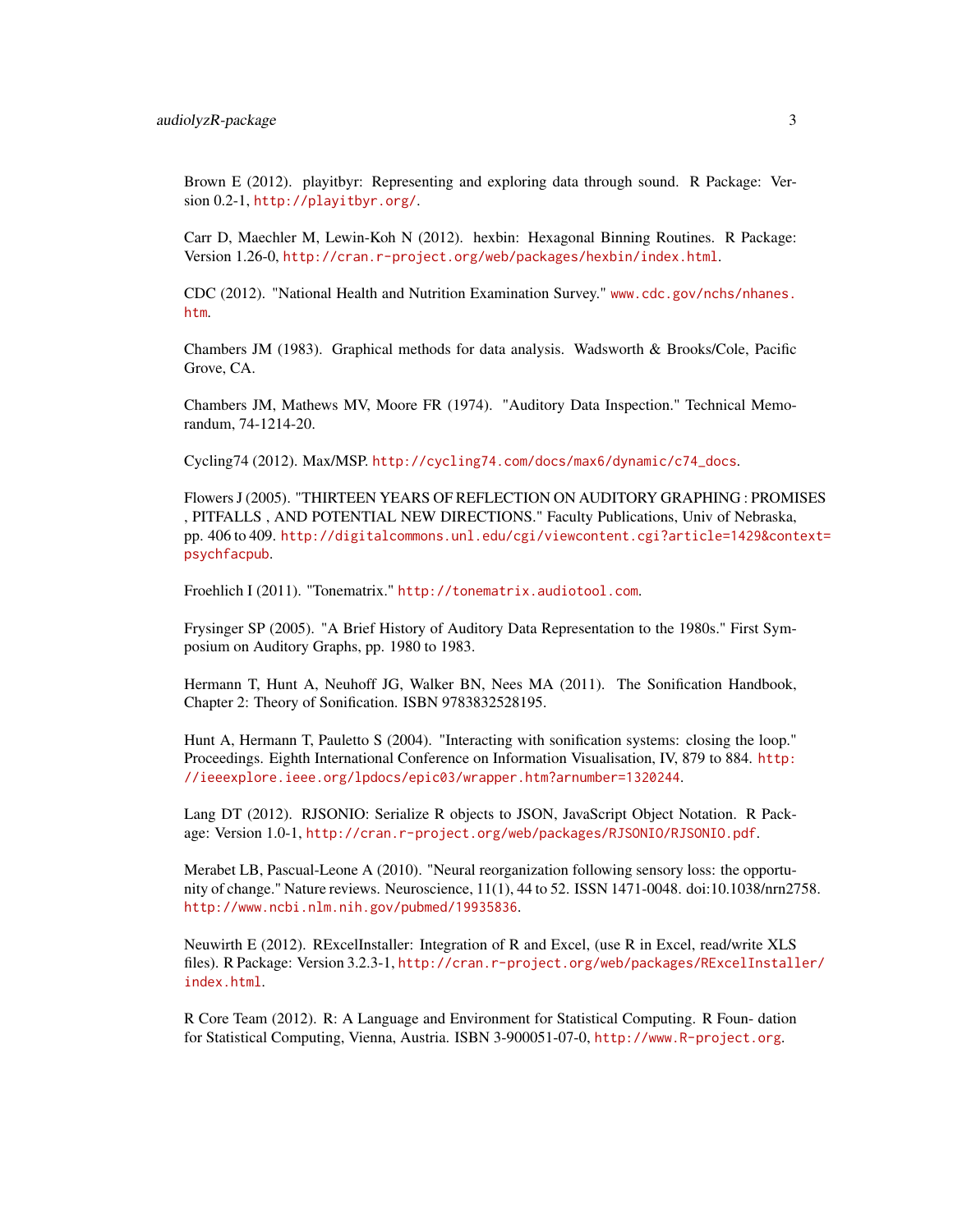<span id="page-3-0"></span>Sarkar D (2008). Lattice: Multivariate Data Visualization with R. Springer Science+Business Media.

Sarkar D (2012). lattice: Lattice Graphics. R Package: Version 0.20-10, [http://cran.r-project.](http://cran. r-project.org/web/packages/lattice/index.html) [org/web/packages/lattice/index.html](http://cran. r-project.org/web/packages/lattice/index.html).

Stein BE, Stanford TR (2008). "Multisensory integration: current issues from the perspective of the single neuron." Nature reviews. Neuroscience, 9(4), 255 to 66. ISSN 1471-0048. doi: 10.1038/nrn2331. <http://www.ncbi.nlm.nih.gov/pubmed/18354398>.

Stone E, Garisson J (2012). "Give Your Data a Listen." In UserR! Conference Proceedings. [http:](http://biostat.mc.vanderbilt.edu/wiki/pub/Main/UseR-2012/81-Stone.pdf) [//biostat.mc.vanderbilt.edu/wiki/pub/Main/UseR-2012/81-Stone.pdf](http://biostat.mc.vanderbilt.edu/wiki/pub/Main/UseR-2012/81-Stone.pdf).

Journal of Statistical Software 15 Tukey JW (1977). "Exploratory Data Analysis." Addison-Wesley.

Vercoe B (2012). The Canonical Csound Reference Manual. MIT Media Lab. Version 5.17.1.

#### Examples

```
##Basic audiolyzR examples
data(NHANES)
## Not run:
##Scatter Plot
audioScatter(BMI ~ Weight,data=NHANES)
```
##Scatterplot matrix audioSplom(data=NHANES, bins=20)

##Histogram audioHist(NHANES\$Weight, name="Weight")

## End(Not run)

audioHist *Generate an audiolyzR version of a Histogram*

#### **Description**

Generates a histogram and translates it to audiolyzR format.

#### Usage

```
audioHist(x, name = "Variable", pure.plots = FALSE,bins = 30, breaks = "Scott", radius = floor(sqrt(bins))-1,
         key = "C", quality = "Major", tempo = 80, reverb = 1,
         directory = file.path (Sys.getenv("R_LIBS_USER"), "audiolyzR"),
       output = file.path (tempdir(), "json_matrix"), write.to.home = NULL, ...)
```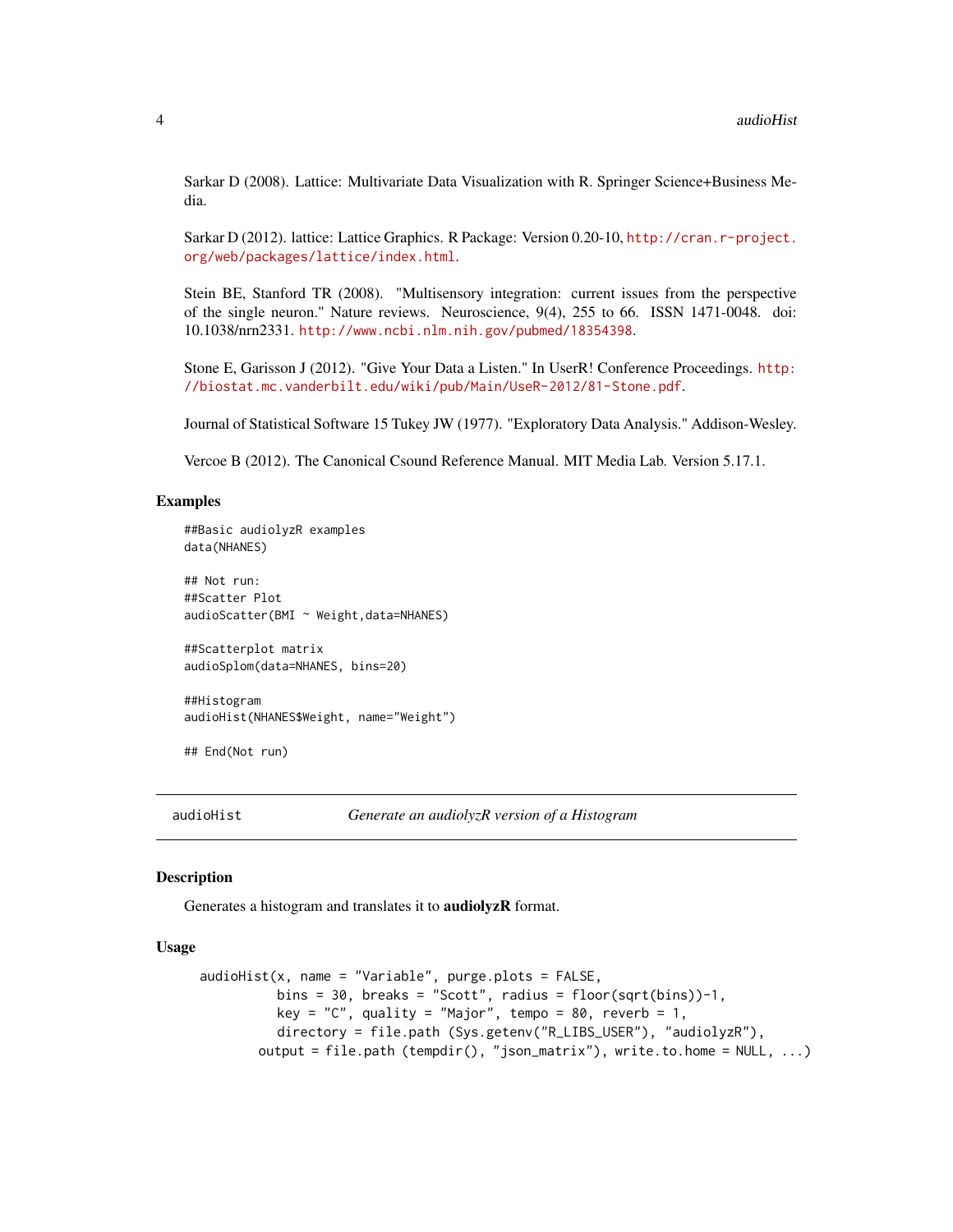#### audioHist 5

## Arguments

| X             | A vector of values to be plotted as a histogram, of form data. frame\$variable.                                                                                                                                                                                                                                                                                                      |
|---------------|--------------------------------------------------------------------------------------------------------------------------------------------------------------------------------------------------------------------------------------------------------------------------------------------------------------------------------------------------------------------------------------|
| name          | A character string specifying the name of x. This will be used to label the plots.<br>The default is "Variable".                                                                                                                                                                                                                                                                     |
| purge.plots   | Specifies whether to erase existing <b>audiolyzR</b> plots that the synthesizer ac-<br>cesses. Default is FALSE, so plots will pile up unless you change it to TRUE.                                                                                                                                                                                                                 |
| bins          | Optional specification of bins for hex binning step. Default is 30.                                                                                                                                                                                                                                                                                                                  |
| breaks        | Optional specification of breaks for the histogram. Default is "Scott".                                                                                                                                                                                                                                                                                                              |
| radius        | Used to obtain the number of nearest neighbors for each bin/point. Default is<br>the square root of number of bins.                                                                                                                                                                                                                                                                  |
| key           | Optional, not yet fully implemented. The desired key for the audio matrix. This<br>can be adjusted manually in the <b>audiolyzR</b> synthesizer.                                                                                                                                                                                                                                     |
| quality       | Optional. Quality of the specified key. Default is "Major". This is not yet fully<br>implemented, and can be changed manually in the synthesizer.                                                                                                                                                                                                                                    |
| tempo         | Optional. Tempo to set as default (You can change it manually in the synthesizer<br>later). Default is 115 beats per minute.                                                                                                                                                                                                                                                         |
| reverb        | Optional. A number between 0 and 1 (inclusive) that specifies the amount of<br>reverb in the resulting audio plot. A value of 1 is no reverb while a value of 0<br>produces the most.                                                                                                                                                                                                |
| directory     | The path of the parent directory containing the <b>audiolyzR</b> synthesizer. This<br>defaults to the "audiolyzR" folder in your "R_LIBS_USER" directory.                                                                                                                                                                                                                            |
| output        | This is simply a temporary directory by default. If you wish to change it, the<br>only sensible option is the HOME directory. Included for transparency.                                                                                                                                                                                                                             |
| write.to.home | The standalone synthesizer application will look in your HOME directory for<br>plot files when it opens. R will request permission to write there during the<br>current session. If you refuse, it will still work, but you will need to drag the<br>appropriate folder to the synthesizer (a message will explain how). Adjusting<br>this in the function call will have no effect. |
| .             | Additional arguments to be fed to hexbin() and hist().                                                                                                                                                                                                                                                                                                                               |

## Value

Sends a JSON file to the **audiolyzR** synthesizer, and by default, plots the corresponding histogram in R.

## External Application Instructions

The audiolyzR package requires a free standalone synthesizer application. the first time you run an audio\*Plot\* function, the program will download and install automatically. By default, the app installs into the file.path (Sys.getenv("R\_LIBS\_USER"), "audiolyzR") directory, which is where the package's functions will look for it. You are free to install it whereever you like, but you must specify its parent directory in your function calls.

If you prefer to install it yourself: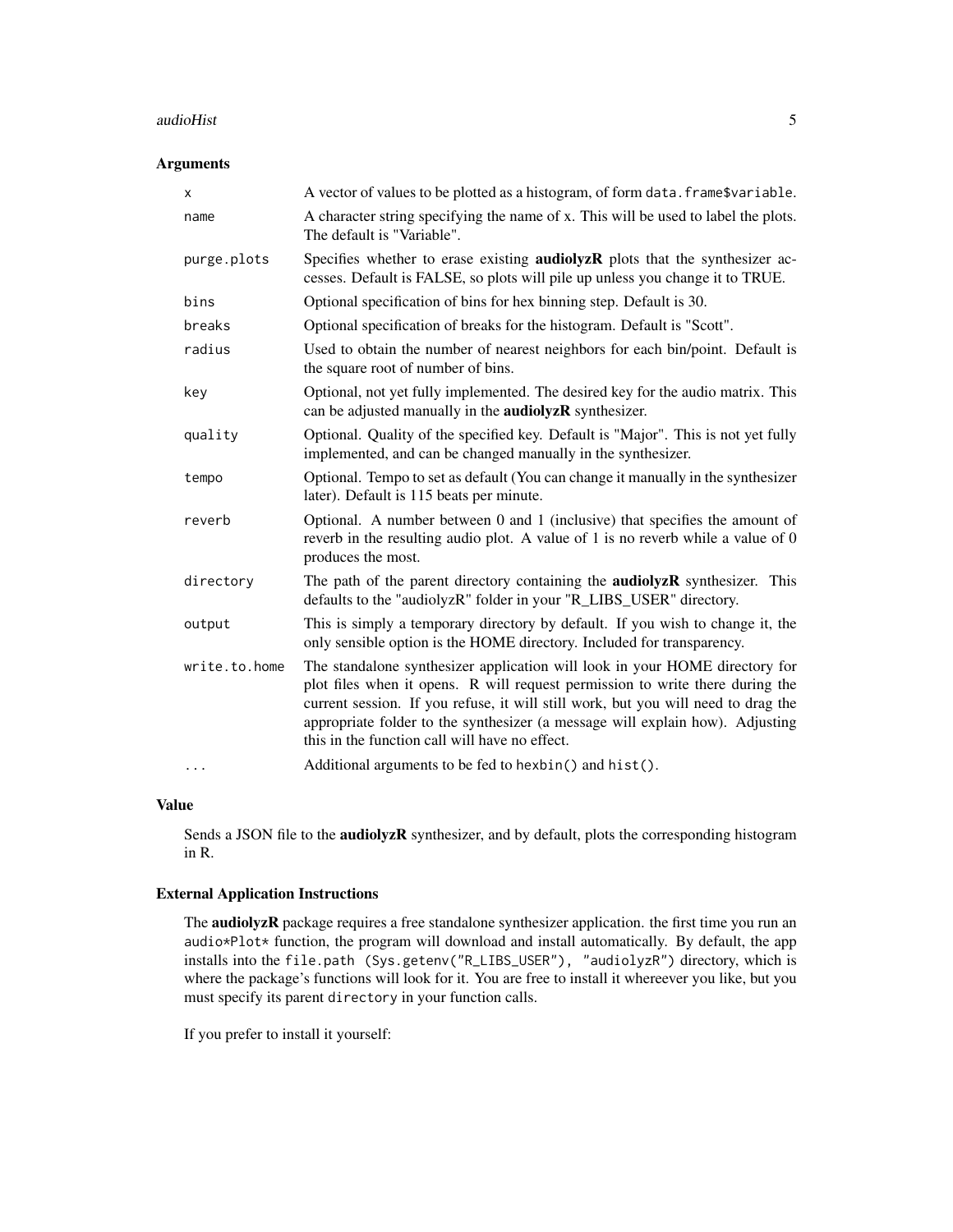#### <span id="page-5-0"></span>**6 b** audioScatter **b** audioScatter **b** audioScatter **b** audioScatter **b** audioScatter **b** audioScatter **b** audioScatter **b** audioScatter **b** audioScatter **b** audioScatter **b** audioScatter **b** audioScatter **b** audioScatt

audiolyzR application for *Mac*:

[http://s3.amazonaws.com/audiolyzR/installers/the\\_audiolyzR\\_mac\\_v5.zip](http://s3.amazonaws.com/audiolyzR/installers/the_audiolyzR_mac_v5.zip)

audiolyzR application for *Windows*: [http://s3.amazonaws.com/audiolyzR/installers/the\\_audiolyzR\\_win\\_v5.zip](http://s3.amazonaws.com/audiolyzR/installers/the_audiolyzR_win_v5.zip)

## Side Effects

Saves a file to the output directory in order to generate audio. Also, by default, a plot will be produced in the graphics window.

#### Author(s)

Eric Stone, Jesse Garrison

## References

audiolyzR: <http://biostat.mc.vanderbilt.edu/wiki/pub/Main/UseR-2012/81-Stone.pdf> *Max/MSP*: <http://cycling74.com/whatismax/>

#### See Also

[hexbin](#page-0-1)

[hist](#page-0-1)

#### Examples

```
##Basic audioScatter example
## Not run:
data(NHANES)
audioHist(NHANES$Diet.Iron, name="Dietary Iron")
```
## End(Not run)

audioScatter *Generate an audiolyzed version of a scatterplot*

## Description

Transaltes a scatterplot into an audio graph where notes and chords correspond to a binned version of the plot.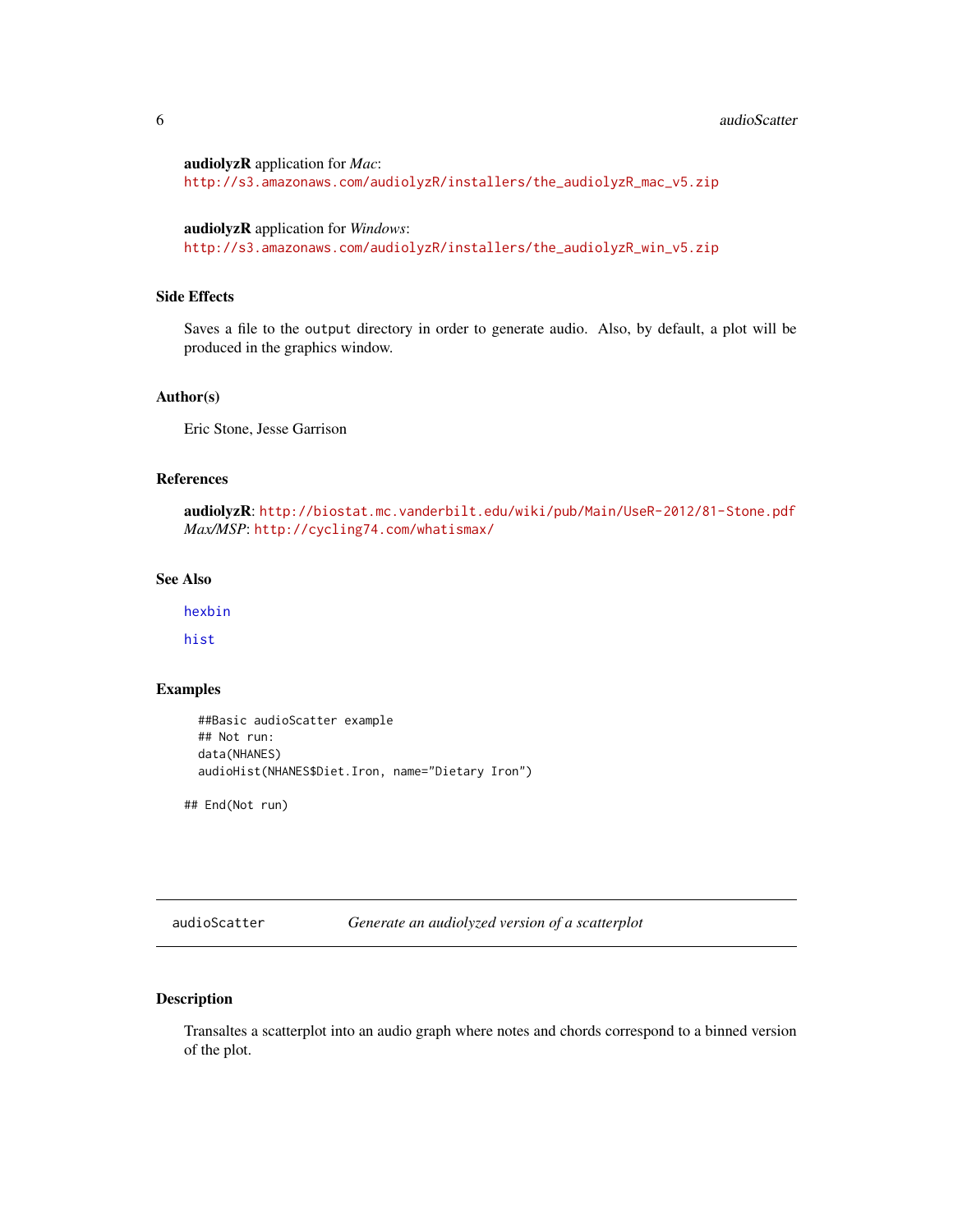## audioScatter 7

## Usage

```
adioscatter(x, y = NULL, z = NULL, data, pure.plots = FALSE, show plots = TRUE,bins = 30, aspect = 1, radius = floor(sqrt(bins))-1,
            key = "C", quality = "Major", tempo = 115,
            directory = file.path (Sys.getenv("R_LIBS_USER"), "audiolyzR"),
          output = file.path (tempdir(), "json_matrix"), write.to.home = NULL, ...)
```

```
panel.audiolyzR(x, y, ...)
```
## Arguments

| x             | A formula specifying either 2 or 3 variables from the specified data object. For<br>now, if 3 variables are specified, the 3rd is considered a "conditional" variable<br>and it atop the interaction between the first 2, in the same manner as a call like<br>xyplot ( $y \sim x + z$ , data=data, outer=FALSE)<br>$-0r-$<br>The x-axis variable name as a text string.             |
|---------------|--------------------------------------------------------------------------------------------------------------------------------------------------------------------------------------------------------------------------------------------------------------------------------------------------------------------------------------------------------------------------------------|
|               | Specifies the y-axis variable if formula not used, should also be a text string.                                                                                                                                                                                                                                                                                                     |
| у<br>z        | An optional "conditional" variable that is plotted atop the interaction between<br>the first 2                                                                                                                                                                                                                                                                                       |
| data          | Required data frame object.                                                                                                                                                                                                                                                                                                                                                          |
| purge.plots   | Specifies whether to erase the directory containing the plots that the external<br>audiolyzR synthesizer accesses. Default is FALSE, so plots will pile up unless<br>you change it to TRUE.                                                                                                                                                                                          |
| show.plots    | Specifies whether to print the binned version of the plot in R's grpahics window.<br>Default is set to TRUE.                                                                                                                                                                                                                                                                         |
| bins          | Optional specification of bins for hex binning step. Default is 30.                                                                                                                                                                                                                                                                                                                  |
| aspect        | Optional aspect ratio adjustment. Default is 1:1.                                                                                                                                                                                                                                                                                                                                    |
| radius        | Used to obtain the number of nearest neighbors for each bin/point. Default is<br>square root of number of bins.                                                                                                                                                                                                                                                                      |
| key           | Optional, not yet fully implemented. The desired key for the audio matrix. This<br>can be adjusted manually in the <b>audiolyzR</b> synthesizer (starting note).                                                                                                                                                                                                                     |
| quality       | Optional. Quality of the specified key. Default is "Major". This is not yet fully<br>implemented, and can be changed manually in the <b>audiolyzR</b> synthesizer.                                                                                                                                                                                                                   |
| tempo         | Optional. Tempo for chord progressions in the audio plot. Default is 115 bpm,<br>and it can be adjusted once the plot is generated.                                                                                                                                                                                                                                                  |
| directory     | The path of the parent directory containing the <b>audiolyzR</b> synthesizer. This<br>defaults to the "audiolyzR" folder in your "R_LIBS_USER" directory.                                                                                                                                                                                                                            |
| output        | This is simply a temporary directory by default. If you wish to change it, the<br>only sensible option is the HOME directory. Included for transparency.                                                                                                                                                                                                                             |
| write.to.home | The standalone synthesizer application will look in your HOME directory for<br>plot files when it opens. R will request permission to write there during the<br>current session. If you refuse, it will still work, but you will need to drag the<br>appropriate folder to the synthesizer (a message will explain how). Adjusting<br>this in the function call will have no effect. |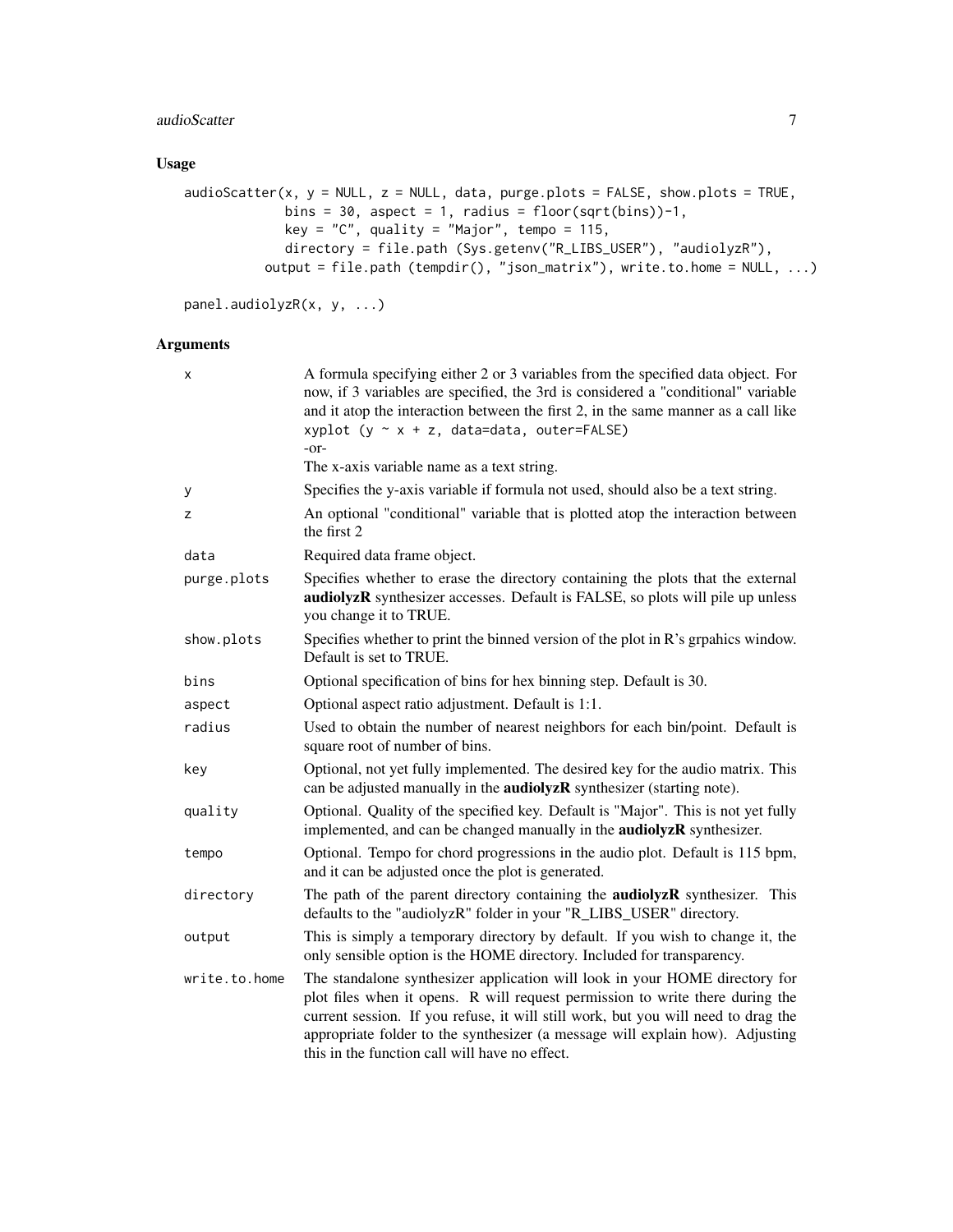#### <span id="page-7-0"></span>Details

The panel function panel.audiolyzR adds an audio plot component to xyplot(). This functions at a basic level of implementation and only currently supports outer = FALSE plots. Support for more complex lattice graphics will be incorporated into future releases.

#### Value

Sends a JSON file to The audiolyzR, which is then played. This requires the installation of The audiolyzR. Also plots the resulting hexbin plot(s)

#### External Application Instructions

The **audiolyzR** package requires a free standalone synthesizer application. the first time you run an audio $*$ Plot $*$  function, the program will download and install automatically. By default, the app installs into the file.path (Sys.getenv("R\_LIBS\_USER"), "audiolyzR") directory, which is where the package's functions will look for it. You are free to install it whereever you like, but you must specify its parent directory in your function calls.

If you prefer to install it yourself:

```
audiolyzR application for Mac:
http://s3.amazonaws.com/audiolyzR/installers/the_audiolyzR_mac_v5.zip
```
audiolyzR application for *Windows*: [http://s3.amazonaws.com/audiolyzR/installers/the\\_audiolyzR\\_win\\_v5.zip](http://s3.amazonaws.com/audiolyzR/installers/the_audiolyzR_win_v5.zip)

## Side Effects

Saves a file to the output directory in order to generate audio. Also, a plot will be produced in the graphics window.

#### Author(s)

Eric Stone, Jesse Garrison

#### References

```
audiolyzR: http://biostat.mc.vanderbilt.edu/wiki/pub/Main/UseR-2012/81-Stone.pdf
Max/MSP: http://cycling74.com/whatismax/
```
#### See Also

[hexbin](#page-0-1)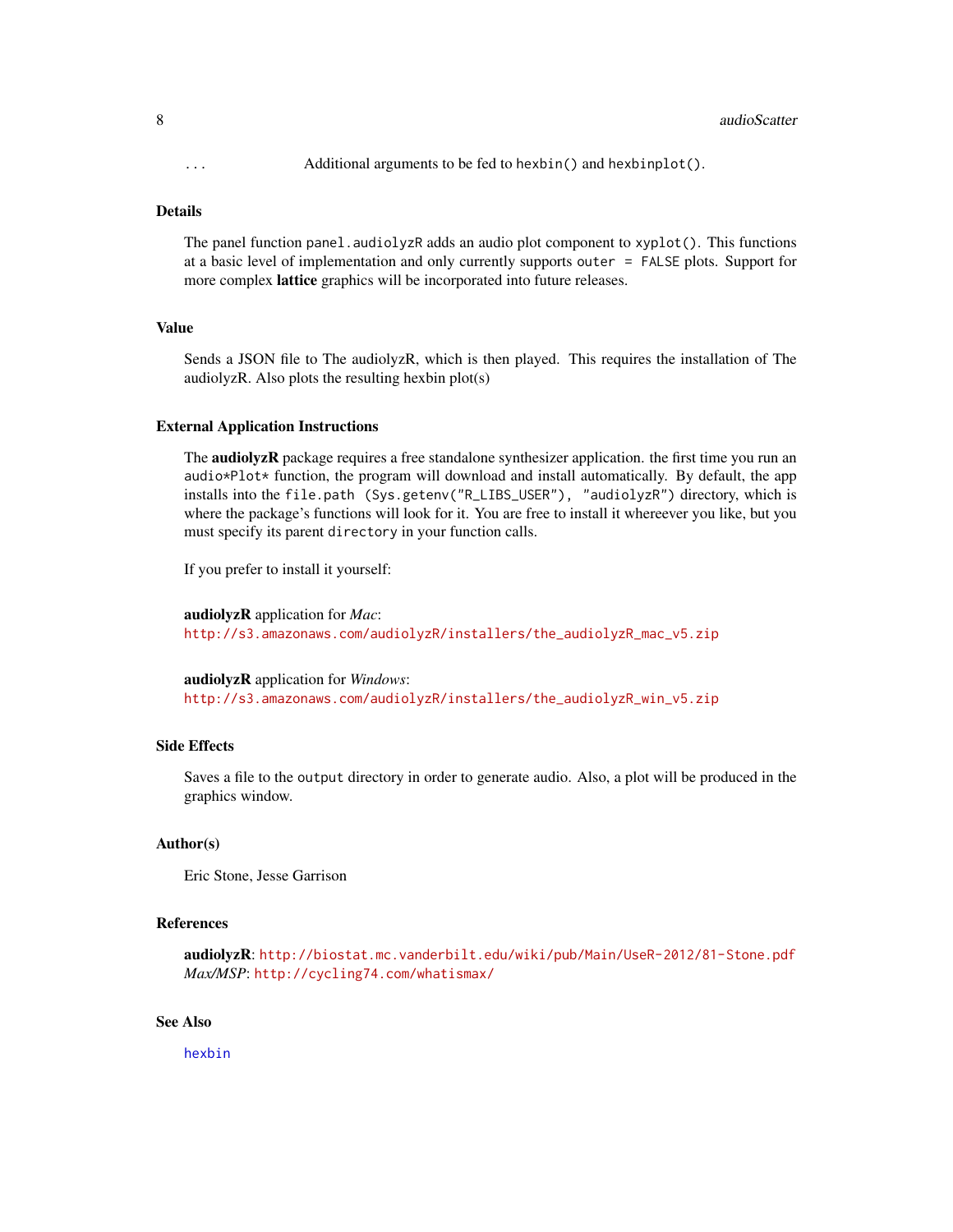## <span id="page-8-0"></span>audioSplom 9

#### Examples

##Basic audioScatter example

```
## Not run:
data(NHANES)
audioScatter("Weight","BMI",data=NHANES)
audioScatter(BMI ~ Weight + Transferin, data=NHANES)
```
## End(Not run)

audioSplom *audioSplom geneartes a scatterplot matrix-like series of tone matrices*

#### Description

Translates a scatterplot matrix into an audioplot, with help from hexplom. The audiolyzR plots are played according to the selected plot in the drop-down menu. The result can be considered similar to "movements" of a piece of music, with each scatterplot representing a separate movement within the larger piece.

## Usage

```
audioSplom(x = NULL, data, purge.plots = FALSE,bins = 30, aspect = 1, radius = floor (sqrt(bins)) - 1,
          key = "C", quality = "Major", tempo = 115,
          directory = file.path (Sys.getenv("R_LIBS_USER"), "audiolyzR"),
        output = file.path (tempdir(), "json_matrix"), write.to.home = NULL, ...)
```
## Arguments

| $\mathsf{x}$ | An optional character vector of names c("name1","name2",etc.)<br>$-0r-$                                                                                                            |
|--------------|------------------------------------------------------------------------------------------------------------------------------------------------------------------------------------|
|              | An optional formula specifying variables to be included in the splom. All that is<br>required is a data.frame object.                                                              |
| data         | Required data frame object                                                                                                                                                         |
| purge.plots  | Specifies whether to erase the directory containing the plots that the audiolyzR<br>synthesizer accesses. Default is FALSE, so plots will pile up unless you change<br>it to TRUE. |
| bins         | Optional specification of bins for hex binning step. Default is 30.                                                                                                                |
| aspect       | Optional aspect ratio adjustment. Default is 1                                                                                                                                     |
| radius       | Used to obtain the number of nearest neighbors for each bin/point. Default is<br>square root of number of bins.                                                                    |
| key          | Optional, not yet fully implemented. The desired key for the audio matrix. This<br>can be adjusted manually in the <b>audiolyzR</b> synthesizer.                                   |
| quality      | Optional. Quality of the specified key. Default is "Major". This is not yet fully<br>implemented, and can be changed manually in the <b>audiolyzR</b> synthesizer.                 |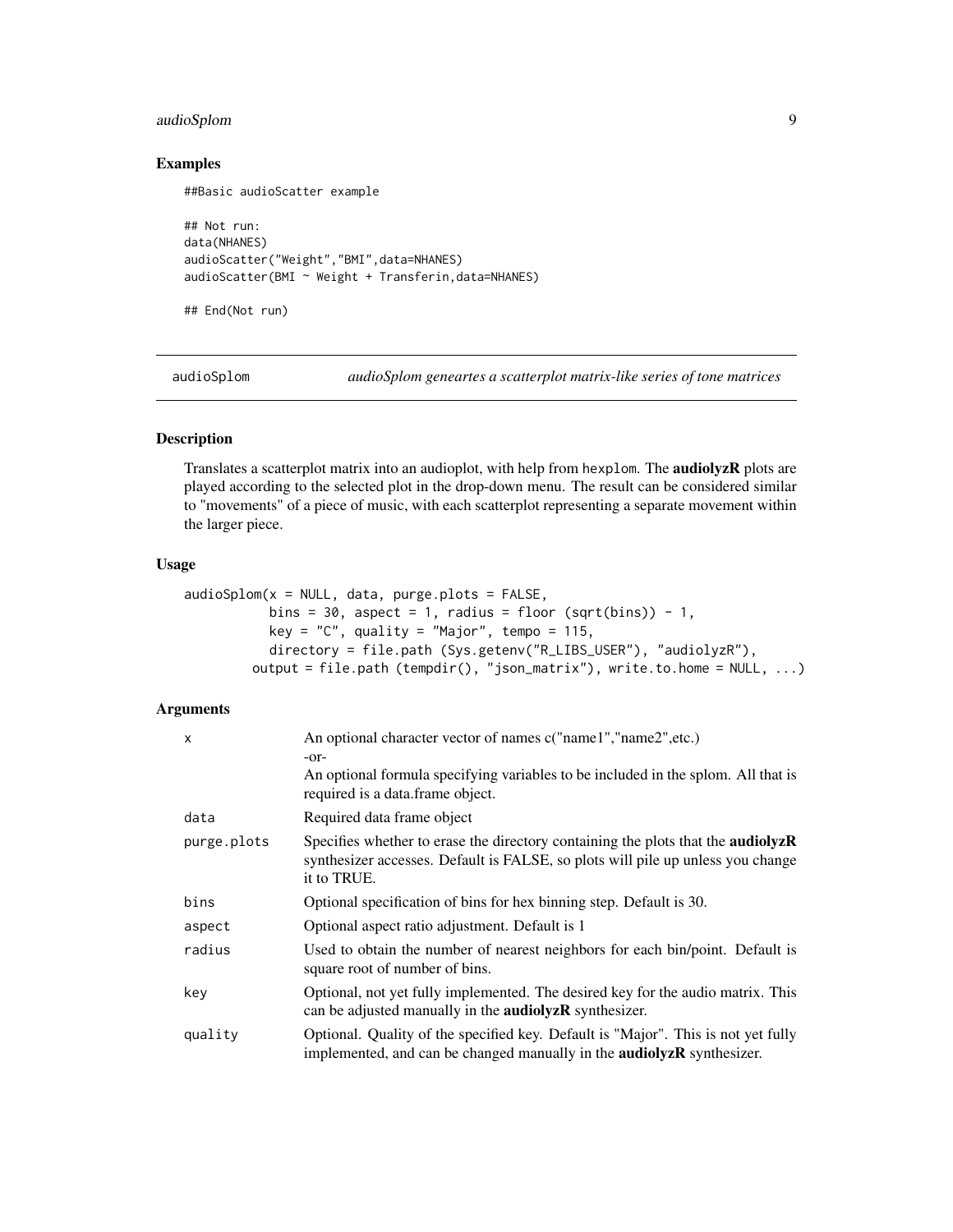| tempo         | Optional. Tempo to set as default (You can also change tempo in the <b>audiolyzR</b><br>synthesizer). Default is 115 bpm.                                                                                                                                                                                                                                                            |
|---------------|--------------------------------------------------------------------------------------------------------------------------------------------------------------------------------------------------------------------------------------------------------------------------------------------------------------------------------------------------------------------------------------|
| directory     | The path of the parent directory containing the <b>audiolyzR</b> synthesizer. This<br>defaults to the "audiolyzR" folder in your "R_LIBS_USER" directory.                                                                                                                                                                                                                            |
| output        | This is simply a temporary directory by default. If you wish to change it, the<br>only sensible option is the HOME directory. Included for transparency.                                                                                                                                                                                                                             |
| write.to.home | The standalone synthesizer application will look in your HOME directory for<br>plot files when it opens. R will request permission to write there during the<br>current session. If you refuse, it will still work, but you will need to drag the<br>appropriate folder to the synthesizer (a message will explain how). Adjusting<br>this in the function call will have no effect. |
| $\cdot$       | Additional arguments to be fed to hexbin() and hexbinplot().                                                                                                                                                                                                                                                                                                                         |

## Value

Produces a hexplom of the specified or supported variables, and then plays the corresponding audio scatterplots, generated in the **audiolyzR** standalone.

#### External Application Instructions

The **audiolyzR** package requires a free standalone synthesizer application. the first time you run an audio\*Plot\* function, the program will download and install automatically. By default, the app installs into the file.path (Sys.getenv("R\_LIBS\_USER"), "audiolyzR") directory, which is where the package's functions will look for it. You are free to install it whereever you like, but you must specify its parent directory in your function calls.

If you prefer to install it yourself:

audiolyzR application for *Mac*: [http://s3.amazonaws.com/audiolyzR/installers/the\\_audiolyzR\\_mac\\_v5.zip](http://s3.amazonaws.com/audiolyzR/installers/the_audiolyzR_mac_v5.zip)

audiolyzR application for *Windows*: [http://s3.amazonaws.com/audiolyzR/installers/the\\_audiolyzR\\_win\\_v5.zip](http://s3.amazonaws.com/audiolyzR/installers/the_audiolyzR_win_v5.zip)

## Side Effects

Saves a file to the output directory in order to generate audio. Also, a plot will be produced in the graphics window.

## Author(s)

Eric Stone, Jesse Garrison

## References

```
audiolyzR: http://biostat.mc.vanderbilt.edu/wiki/pub/Main/UseR-2012/81-Stone.pdf
Max/MSP: http://cycling74.com/whatismax/
```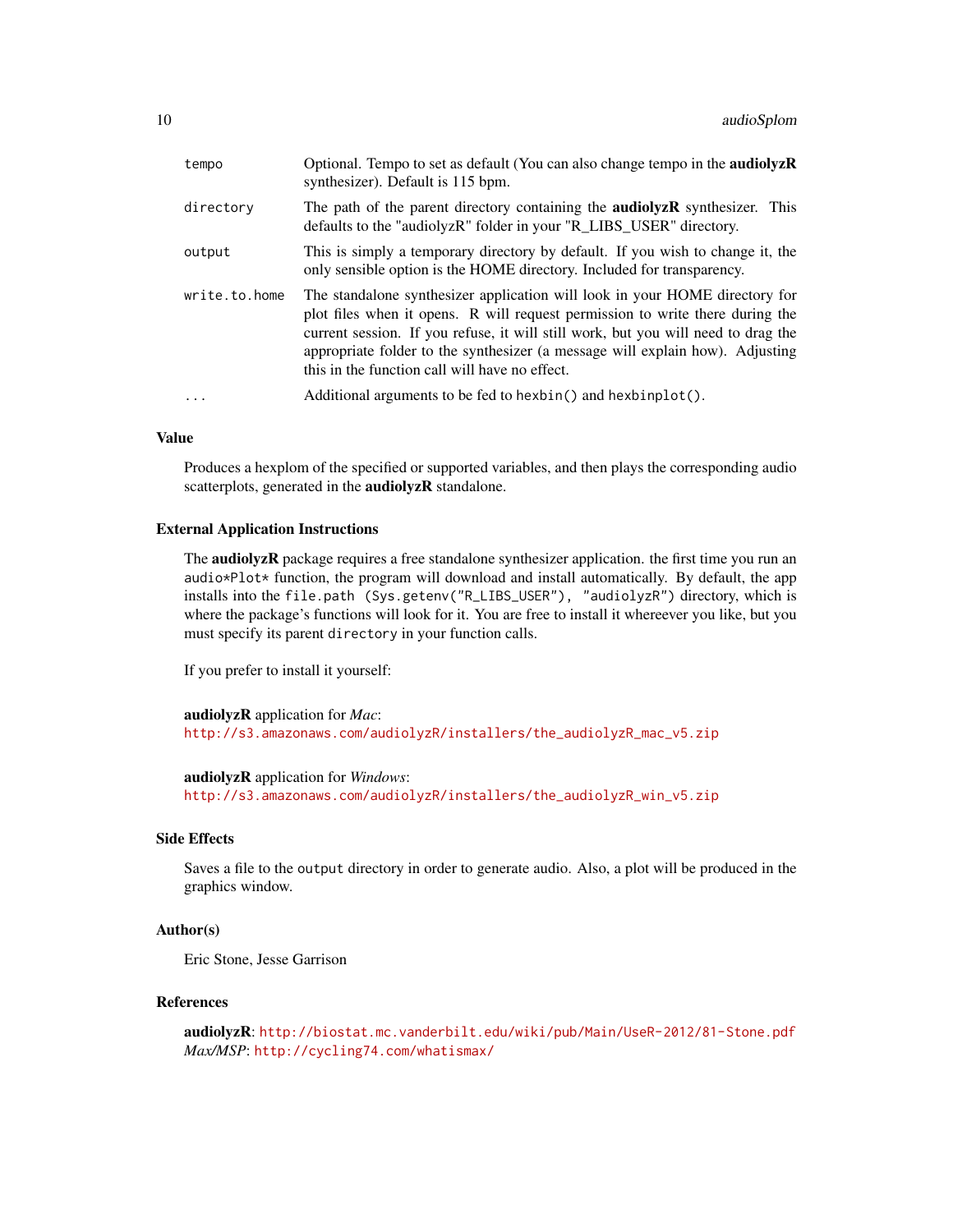## <span id="page-10-0"></span>audioSplom 11

## See Also

[hexbin](#page-0-1)

## Examples

##Simple audioSplom example ## Not run: data(NHANES) audioSplom(data=NHANES)

## End(Not run)